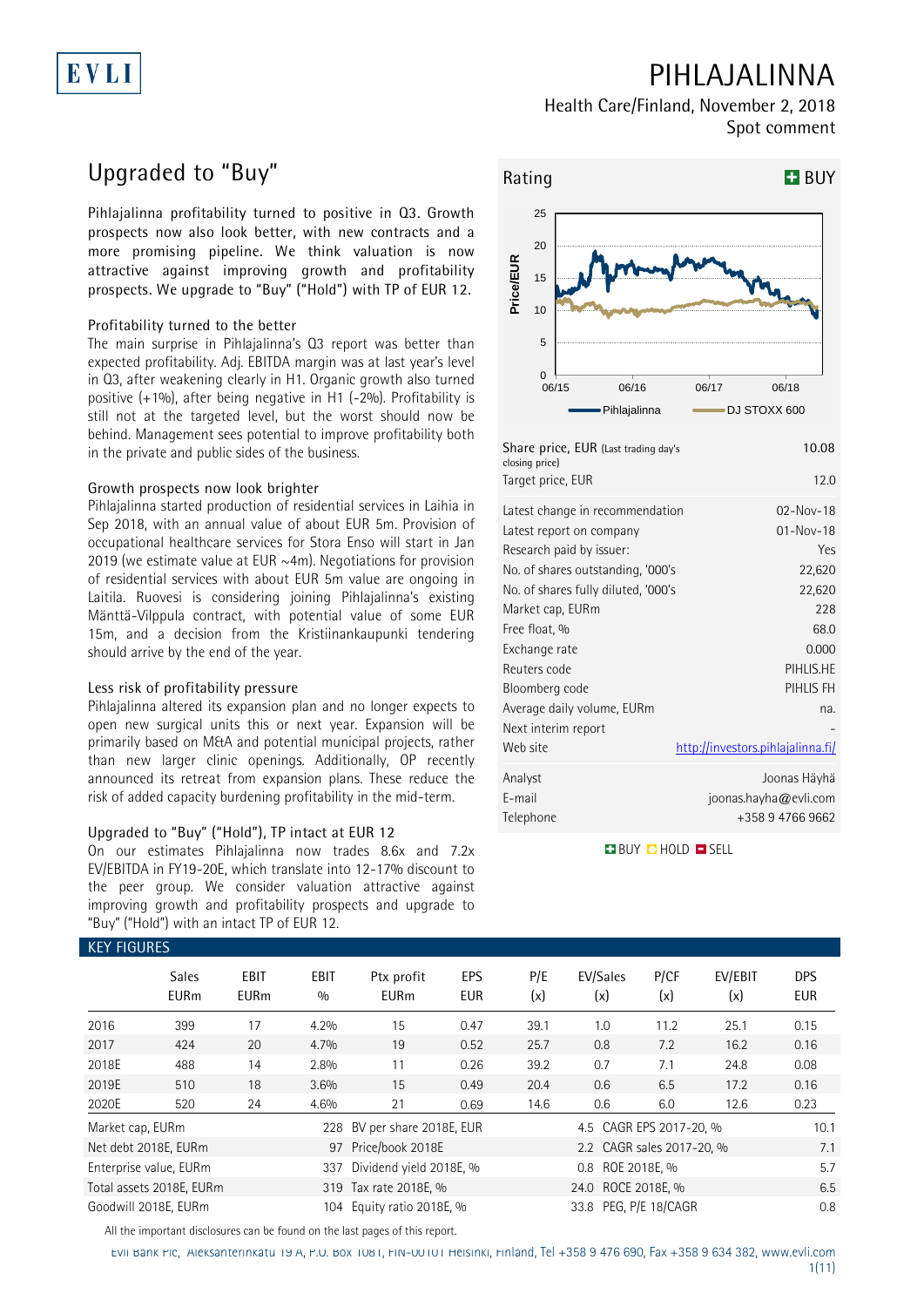**Health Care/Finland, November 2, 2018 Spot comment**

## **Revenue and adj. EBITDA Estimates**

| Net sales                    | Q1'17                    | Q2'17                    | Q3'17                    | 04'17                    | 2017                     | Q1'18 | Q2'18 | 03'18   | 04'18e | 2018E                               | 2019E | 2020E |
|------------------------------|--------------------------|--------------------------|--------------------------|--------------------------|--------------------------|-------|-------|---------|--------|-------------------------------------|-------|-------|
| <b>Corporate Customers</b>   | 22.4                     | 20.9                     | 18.2                     | 21.1                     | 82.6                     | 26.2  | 25.3  | 22.8    | 26.3   | 100.6                               | 107.1 | 109.3 |
| of which insurance companies | 7.8                      | 6.9                      | 5.4                      | 6.5                      | 26.6                     | 6.6   | 6.6   | 5.3     | 6.5    | 25.0                                | 25.0  | 25.5  |
| of which other corporates    | 14.6                     | 14.0                     | 12.8                     | 14.6                     | 56.0                     | 19.6  | 18.7  | 17.5    | 19.8   | 75.6                                | 82.1  | 83.8  |
| <b>Private Customers</b>     | 19.0                     | 18.0                     | 13.6                     | 17.3                     | 67.9                     | 22.2  | 24.3  | 21.0    | 24.0   | 91.5                                | 95.3  | 97.2  |
| Public sector customers      | 83.0                     | 82.2                     | 80.8                     | 84.5                     | 330.5                    | 85.1  | 90.3  | 85.7    | 91.7   | 352.8                               | 365.9 | 373.2 |
| Total                        | 110.0                    | 106.6                    | 99.4                     | 108.0                    | 424.0                    | 119.3 | 125.3 | 116.3   | 127.1  | 488.0                               | 510.3 | 520.5 |
|                              |                          |                          |                          |                          |                          |       |       |         |        |                                     |       |       |
| Net sales growth             |                          |                          |                          |                          |                          |       |       |         |        |                                     |       |       |
| <b>Corporate Customers</b>   |                          |                          |                          | -                        | $\overline{\phantom{0}}$ | 17.0% | 21.1% | 25.3%   | 24.6%  | 21.8%                               | 6.5%  | 2.0%  |
| <b>Private Customers</b>     | $\overline{\phantom{a}}$ | $\overline{\phantom{a}}$ | $\overline{\phantom{a}}$ | $\overline{\phantom{0}}$ | $\overline{\phantom{0}}$ | 16.8% | 35.0% | 54.4%   | 38.7%  | 34.8%                               | 4.2%  | 2.0%  |
| Public sector customers      |                          |                          |                          |                          | $\overline{\phantom{a}}$ | 2.5%  | 9.9%  | $6.1\%$ | 8.5%   | $6.7\%$                             | 3.7%  | 2.0%  |
| Total                        | 10.0%                    | 5.1%                     | 5.7%                     | 4.1%                     | $6.2\%$                  | 8.5%  | 17.5% | 17.0%   | 17.7%  | 15.1%                               | 4.6%  | 2.0%  |
|                              |                          |                          |                          |                          |                          |       |       |         |        |                                     |       |       |
| Adj. EBITDA (group)          | 9.1                      | 7.4                      | 9.0                      | 8.5                      | 34.0                     | 3.9   | 6.6   | 10.7    | 10.9   | 32.1                                | 37.2  | 41.6  |
| Adj. EBITDA-margin (group)   | 8.3%                     | 6.9%                     | 9.1%                     | 7.9%                     | 8.0%                     | 3.3%  | 5.3%  | 9.2%    | 8.6%   | 6.6%                                | 7.3%  | 8.0%  |
|                              |                          |                          |                          |                          |                          |       |       |         |        | Source: Pihlajalinna, Evli Research |       |       |

## **Valuation**

|                                              | Valuation       |       |        |                               |         |         |         |       |       |       |
|----------------------------------------------|-----------------|-------|--------|-------------------------------|---------|---------|---------|-------|-------|-------|
|                                              | Security        |       |        | EV/EBITDA EV/EBITDA EV/EBITDA | EV/EBIT | EV/EBIT | EV/EBIT | P/E   | P/E   | P/E   |
| PIHLAJALINNA PEER GROUP                      | identifier      | 18    | 19     | 20                            | 18      | 19      | 20      | 18    | 19    | 20    |
| Attendo AB                                   | ATT-SE          | 16.7x | 13.9x  | 11.9x                         | 25.2x   | 19.4x   | 16.0x   | 22.7x | 18.1x | 15.9x |
| Cambian Group Plc                            | CMBN-GB         | 11.4x | 9.4x   | 8.4x                          | 34.7x   | 19.2x   | 14.9x   | 31.4x | 19.9x | 16.3x |
| Capio AB                                     | CAPIO-SE        | 10.5x | 9.5x   | 8.5x                          | 22.1x   | 17.5x   | 14.7x   | 18.5x | 16.0x | 13.8x |
| CareTech Holdings PLC                        | CTH-GB          | 13.3x | 10.7x  | 9.1x                          | 15.4x   | 12.9x   | 10.8x   | 11.4x | 11.0x | 9.2x  |
| Fresenius SE & Co. KGaA                      | FRE-DE          | 7.2x  | 7.0x   | 6.4x                          | 9.4x    | 9.0x    | 8.2x    | 16.5x | 15.2x | 14.0x |
| <b>GHP Specialty Care AB</b>                 | GHP-SE          | 11.5x | 9.6x   | 8.5x                          | 16.3x   | 13.4x   | 11.9x   | 21.7x | 17.2x | 17.9x |
| Humana AB                                    | HUM-SE          | 9.4x  | 8.4x   | 7.5x                          | 10.9x   | 9.8x    | 8.7x    | 11.9x | 10.6x | 9.7x  |
| Korian SA                                    | KORI-FR         | 11.6x | 10.8x  | 10.1x                         | 18.2x   | 16.7x   | 15.4x   | 27.4x | 23.2x | 20.1x |
| <b>LNA Sante SA</b>                          | LNA-FR          | 11.7x | 10.1x  | 9.4x                          | 14.1x   | 12.1x   | 10.8x   | 16.3x | 15.0x | 13.8x |
| <b>MEDICLIN AG</b>                           | MED-DE          |       |        |                               |         |         |         | 13.4x | 12.0x | 11.3x |
| Mediclinic International Plc                 | MDC-GB          | 9.0x  | 8.3x   | 7.5x                          | 13.1x   | 11.9x   | 10.6x   | 14.1x | 12.3x | 10.7x |
| Orpea SA                                     | ORP-FR          | 19.3x | 17.9x  | 16.7x                         | 26.7x   | 24.6x   | 22.6x   | 31.0x | 27.1x | 24.1x |
| Ramsay Generale de Sante SA                  | GDS-FR          |       |        |                               |         |         |         |       |       |       |
| RHON-KLINIKUM AG                             | RHK-DE          | 10.9x | 10.2x  | 10.1x                         | 22.9x   | 20.2x   | 20.5x   | 36.5x | 32.7x | 30.2x |
| Spire Healthcare Group PLC                   | SPI-GB          | 8.0x  | 7.2x   | 6.5x                          | 16.6x   | 14.1x   | 12.2x   | 17.7x | 14.0x | 11.7x |
| Terveystalo Oy Class A                       | <b>TTALO-FI</b> | 12.3x | 9.9x   | 8.9x                          | 19.7x   | 15.8x   | 14.2x   | 17.4x | 13.6x | 13.8x |
| Peer Group Median                            |                 | 11.5x | 9.8x   | 8.7x                          | 17.4x   | 15.0x   | 13.2x   | 17.7x | 15.2x | 13.8x |
| Peer Group Average                           |                 | 11.6x | 10.2x  | 9.2x                          | 19.0x   | 15.5x   | 13.7x   | 20.5x | 17.2x | 15.5x |
| Pihlajalinna (Evli est.)                     |                 | 10.5x | 8.6x   | 7.2x                          | 24.8x   | 17.2x   | 12.6x   | 39.2x | 20.4x | 14.6x |
| Pihlajalinna premium/discount to peer median |                 | $-9%$ | $-12%$ | $-17%$                        | 42%     | 15%     | $-4%$   | 122%  | 34%   | 5%    |

*Source: Factset, Evli Research*



**12-month forward EV/EBITDA vs. own 3yr historical average**

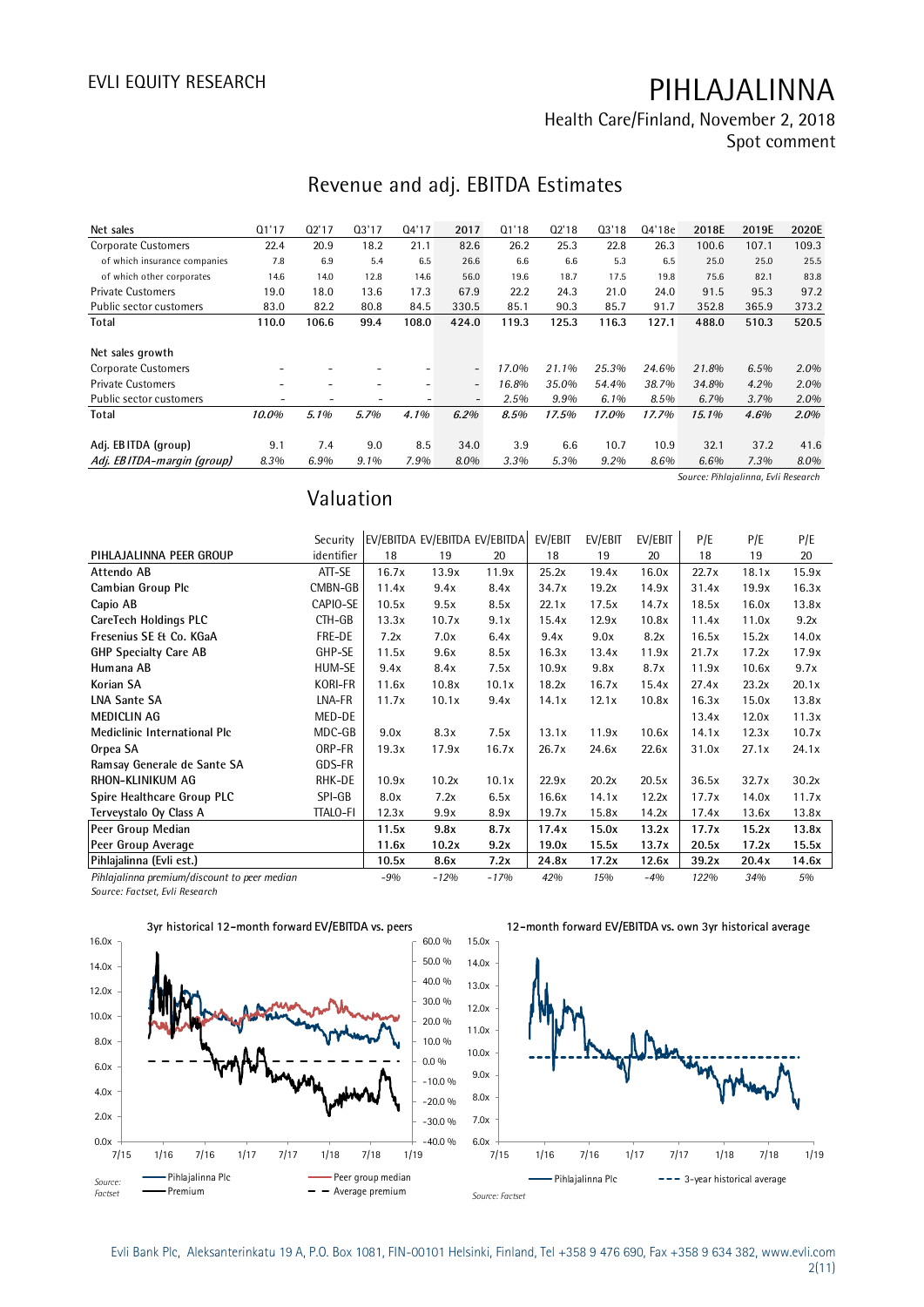| VALUATION RESULTS        | <b>BASE CASE DETAILS</b>   | VALUATION ASSUMPTIONS   | ASSUMPTIONS FOR WACC           |      |
|--------------------------|----------------------------|-------------------------|--------------------------------|------|
| Current share price      | 10.08 PV of Free Cash Flow | 108 Long-term growth, % | 2.5 Risk-free interest rate, % | 2.25 |
| DCF share value          | 15.58 PV of Horizon value  | 299 WACC, %             | 7.0 Market risk premium, %     | 5.8  |
| Share price potential, % | 54.6 Unconsolidated equity | $-11$ Spread, %         | 0.5 Debt risk premium, %       | 2.8  |
| Maximum value            | 18.0 Marketable securities | 37 Minimum WACC, %      | 6.5 Equity beta coefficient    | 0.80 |
| Minimum value            | 13.6 Debt - dividend       | -80 Maximum WACC, %     | 7.5 Target debt ratio, %       | 20   |
| Horizon value, %         | 73.5 Value of stock        | 353 Nr of shares, Mn    | 22.6 Effective tax rate, %     | 25   |

| DCF valuation, EURm       | 2017   | 2018E        | 2019E          | 2020E        | 2021E       | 2022E          | 2023E        | 2024E       | 2025E          | 2026E  | 2027E       | Horizon          |
|---------------------------|--------|--------------|----------------|--------------|-------------|----------------|--------------|-------------|----------------|--------|-------------|------------------|
| Net sales                 | 424    | 488          | 510            | 520          | 536         | 552            | 569          | 586         | 603            | 621    | 637         | 653              |
| Sales growth, %           | 6.2    | 15.0         | 4.6            | 2.0          | 3.0         | 3.0            | 3.0          | 3.0         | 3.0            | 3.0    | 2.5         | 2.5              |
| Operating income (EBIT)   | 20     | 14           | 18             | 24           | 27          | 28             | 28           | 29          | 30             | 31     | 32          | 33               |
| EBIT margin, %            | 4.7    | 2.8          | 3.6            | 4.6          | 5.0         | 5.0            | 5.0          | 5.0         | 5.0            | 5.0    | 5.0         | 5.0              |
| + Depreciation+amort.     | 14     | 19           | 19             | 18           | 17          | 17             | 16           | 16          | 16             | 17     | 17          |                  |
| - Income taxes            | $-4$   | $-3$         | $-4$           | $-5$         | $-5$        | $-6$           | $-6$         | $-6$        | -6             | $-6$   | $-6$        |                  |
| - Change in NWC           | 8      | 3            | $\overline{2}$ |              |             |                |              |             |                |        |             |                  |
| NWC / Sales, %            | $-8.4$ | $-8.0$       | $-8.0$         | $-8.0$       | $-8.0$      | $-8.0$         | $-8.0$       | $-8.0$      | $-8.0$         | $-8.0$ | $-8.0$      |                  |
| + Change in other liabs   | 0      | $\mathbf{0}$ | $\mathbf{0}$   | $\mathbf{0}$ | $\mathbf 0$ | $\overline{0}$ | 0            | $\mathbf 0$ | $\overline{0}$ | 0      | 0           |                  |
| - Capital Expenditure     | $-41$  | $-82$        | $-13$          | $-13$        | $-14$       | $-15$          | $-16$        | $-17$       | $-18$          | $-18$  | $-19$       | $-19$            |
| Investments / Sales, %    | 9.7    | 16.7         | 2.5            | 2.5          | 2.6         | 2.7            | 2.8          | 2.9         | 3.0            | 2.9    | 3.0         | 3.0 <sub>l</sub> |
| - Other items             | $-1$   | $-1$         | 0              | $\mathbf 0$  | $\mathbf 0$ | $\mathbf 0$    | $\mathbf{0}$ | $\mathbf 0$ | $\mathbf 0$    | 0      | $\mathbf 0$ |                  |
| = Unlevered Free CF (FCF) | $-4$   | $-50$        | 22             | 25           | 26          | 25             | 25           | 24          | 24             | 25     | 25          | 557              |
| = Discounted FCF (DFCF)   |        | $-49$        | 21             | 21           | 21          | 19             | 17           | 16          | 15             | 14     | 13          | 299              |
|                           |        |              |                |              |             |                |              |             |                |        |             |                  |
| $=$ DFCF min WACC         |        | -50          | 21             | 22           | 21          | 19             | 18           | 16          | 15             | 15     | 14          | 351              |
| $=$ DFCF max WACC         |        | $-49$        | 21             | 21           | 21          | 19             | 17           | 15          | 14             | 14     | 13          | 258              |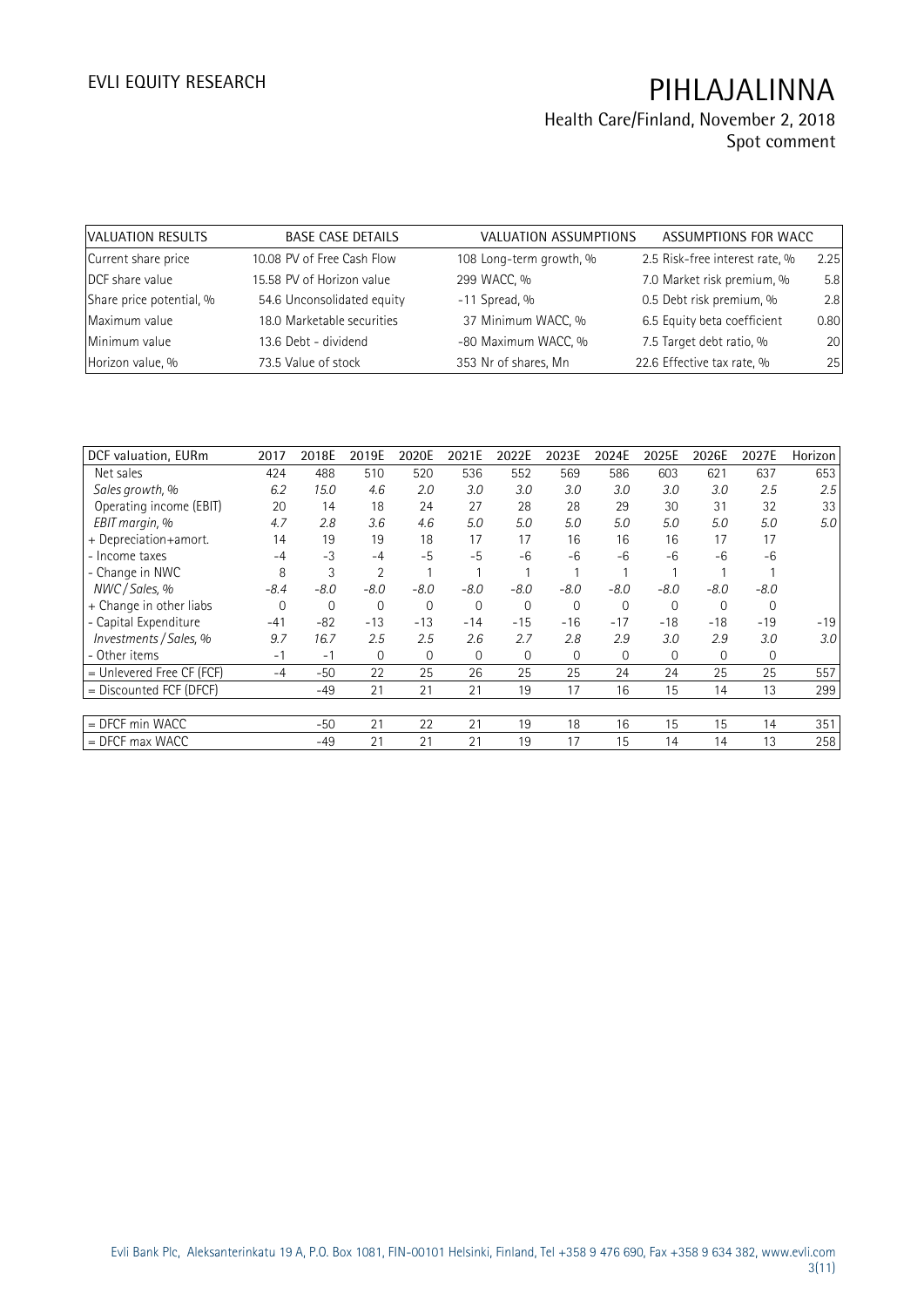| <b>INTERIM FIGURES</b>               |                |                |                |             |          |                     |                |                |                |        |       |       |
|--------------------------------------|----------------|----------------|----------------|-------------|----------|---------------------|----------------|----------------|----------------|--------|-------|-------|
| EVLI ESTIMATES, EURm                 | 201701         | 201702         | 201703         | 201704      | 2017     | 2018Q1              | 201802         | 201803         | 2018Q4E        | 2018E  | 2019E | 2020E |
| Net sales                            | 110            | 107            | 99             | 108         | 424      | 119                 | 125            | 116            | 127            | 488    | 510   | 520   |
| EBITDA                               | 9              | $\overline{7}$ | 9              | 9           | 34       | $\overline{4}$      | $\overline{7}$ | 11             | 11             | 32     | 37    | 42    |
| EBITDA margin (%)                    | 8.4            | 6.9            | 9.2            | 8.0         | 8.1      | 3.3                 | 5.3            | 9.1            | 8.6            | 6.6    | 7.3   | 8.0   |
| EBIT                                 | 6              | $\overline{4}$ | 5              | 5           | 20       | $\mathbf 0$         | $\overline{2}$ | 6              | 6              | 14     | 18    | 24    |
| EBIT margin (%)                      | 5.2            | 3.8            | 5.4            | 4.6         | 4.7      | $-0.3$              | 1.5            | 5.1            | 4.8            | 2.8    | 3.6   | 4.6   |
| Net financial items                  | $\mathbf 0$    | $\mathbf 0$    | $\overline{0}$ | $\mathbf 0$ | $-1$     | $-1$                | $-1$           | $-1$           | $-1$           | $-3$   | $-3$  | $-3$  |
| Pre-tax profit                       | 5              | $\overline{4}$ | 5              | 5           | 19       | $-1$                | $\mathbf{1}$   | 5              | 6              | 11     | 15    | 21    |
| Tax                                  | $-1$           | $-1$           | $-1$           | $-1$        | $-3$     | $\Omega$            | $\mathbf 0$    | $-1$           | $-1$           | $-3$   | $-3$  | $-4$  |
| Tax rate (%)                         | 18.9           | 19.4           | 22.4           | 13.0        | 18.5     | 0.0                 | 23.1           | 23.5           | 20.3           | 24.0   | 20.0  | 20.0  |
| Net profit                           | $\overline{4}$ | $\overline{2}$ | $\overline{2}$ | 3           | 11       | $-2$                | $\overline{1}$ | $\overline{2}$ | $\overline{4}$ | 6      | 11    | 16    |
| EPS                                  | 0.18           | 0.11           | 0.09           | 0.14        | 0.52     | $-0.07$             | 0.05           | 0.10           | 0.18           | 0.26   | 0.49  | 0.69  |
| EPS adjusted (diluted no. of shares) | 0.18           | 0.11           | 0.09           | 0.14        | 0.52     | $-0.07$             | 0.05           | 0.10           | 0.18           | 0.26   | 0.49  | 0.69  |
| Dividend per share                   | 0.00           | 0.00           | 0.00           | 0.00        | 0.16     | 0.00                | 0.00           | 0.00           | 0.00           | 0.08   | 0.16  | 0.23  |
| SALES, EURm                          |                |                |                |             |          |                     |                |                |                |        |       |       |
| Corporate Customers                  | 22             | 21             | 18             | 21          | 83       | 26                  | 25             | 25             | 26             | 103    | 107   | 109   |
| Private Customers                    | 19             | 18             | 14             | 17          | 68       | 22                  | 24             | 21             | 24             | 91     | 95    | 97    |
| Public sector customers              | 83             | 82             | 81             | 85          | 331      | 85                  | 90             | 84             | 92             | 351    | 366   | 373   |
| Eliminations                         | $-14$          | $-14$          | $-13$          | $-15$       | $-57$    | $-14$               | $-15$          | $-13$          | $-15$          | $-57$  | $-58$ | $-59$ |
| Total                                | 110            | 107            | 99             | 108         | 424      | 119                 | 125            | 116            | 127            | 488    | 510   | 520   |
| SALES GROWTH, Y/Y %                  |                |                |                |             |          |                     |                |                |                |        |       |       |
| Corporate Customers                  | 0.0            | 0.0            | 0.0            | 0.0         | 0.0      | 17.0                | 21.1           | 35.7           | 24.6           | 24.1   | 4.5   | 2.0   |
| <b>Private Customers</b>             | 0.0            | 0.0            | 0.0            | 0.0         | 0.0      | 16.8                | 35.0           | 53.7           | 38.7           | 34.6   | 4.3   | 2.0   |
| Public sector customers              | 0.0            | 0.0            | 0.0            | 0.0         | 0.0      | 2.5                 | 9.9            | 3.6            | 8.5            | 6.1    | 4.3   | 2.0   |
| Eliminations                         | 0.0            | 0.0            | 0.0            | 0.0         | 0.0      | $-1.4$              | 0.7            | 0.0            | 0.0            | $-0.2$ | 2.0   | 2.0   |
| Private Clinics and Specialised Care | $-100.0$       | $-100.0$       | $-100.0$       | $-100.0$    | $-100.0$ | 0.0                 | 0.0            | 0.0            | 0.0            | 0.0    | 0.0   | 0.0   |
| Primary and Social Care              | $-100.0$       | $-100.0$       | $-100.0$       | $-100.0$    | $-100.0$ | 0.0                 | 0.0            | 0.0            | 0.0            | 0.0    | 0.0   | 0.0   |
| Unallocated & Eliminations           | $-100.0$       | $-100.0$       | $-100.0$       | $-100.0$    | $-100.0$ | 0.0                 | 0.0            | 0.0            | 0.0            | 0.0    | 0.0   | 0.0   |
| Total                                | 10.0           | 5.1            | 5.7            | 4.1         | 6.2      | 8.5                 | 17.5           | 16.8           | 17.7           | 15.0   | 4.6   | 2.0   |
| EBIT, EURm                           |                |                |                |             |          |                     |                |                |                |        |       |       |
| Group                                | 6              | 4              | 5              | 5           | 20       | $\mathsf{O}\xspace$ | $\overline{2}$ | 6              | $\,6\,$        | 14     | 18    | 24    |
| Total                                | 6              | $\overline{4}$ | 5              | 5           | 20       | $\mathbf{0}$        | $\overline{2}$ | 6              | 6              | 14     | 18    | 24    |
| EBIT margin, %                       |                |                |                |             |          |                     |                |                |                |        |       |       |
| Total                                | 5.2            | 3.8            | 5.4            | 4.6         | 4.7      | $-0.3$              | 1.5            | 5.1            | 4.8            | 2.8    | 3.6   | 4.6   |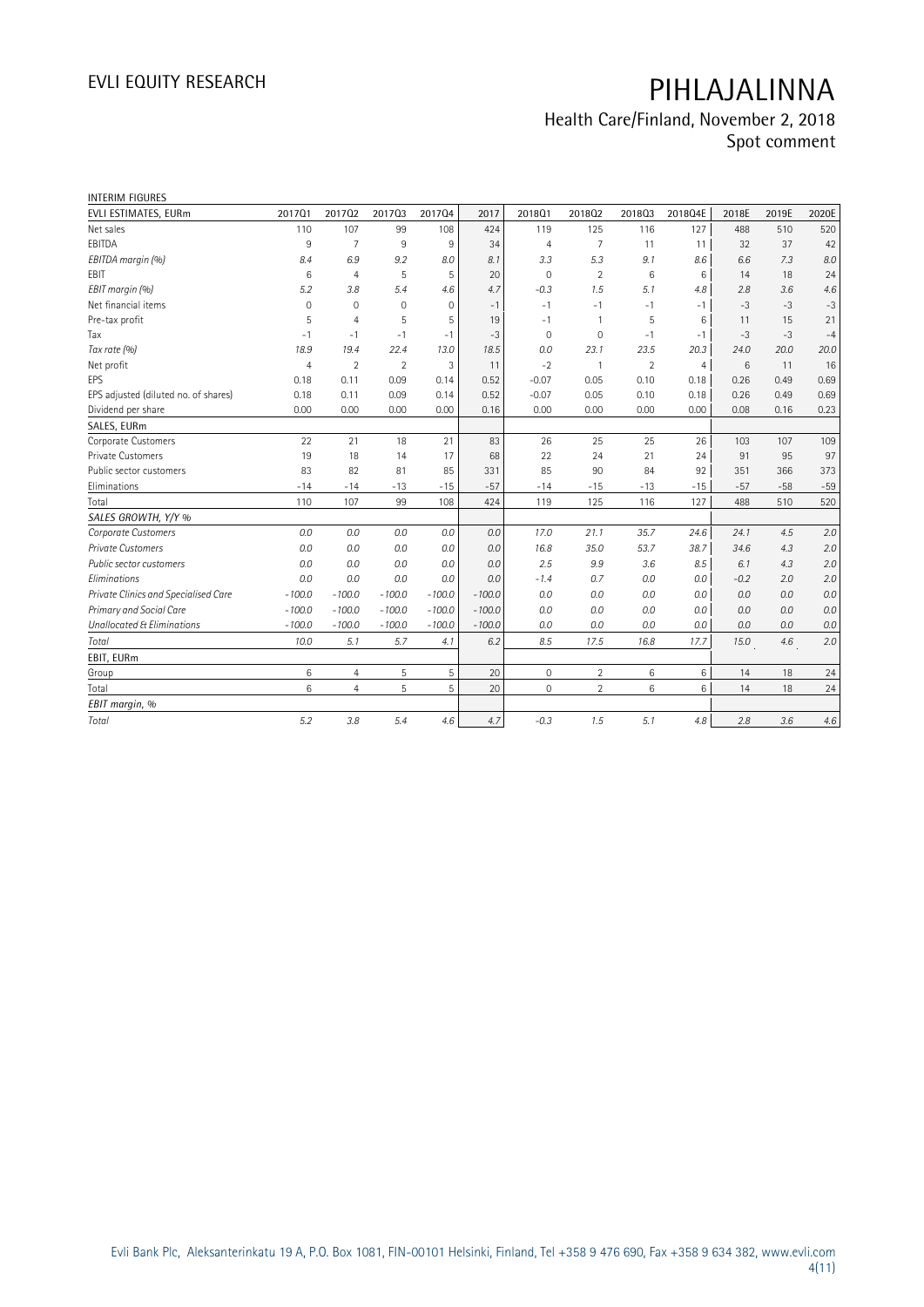| INCOME STATEMENT, EURm                   | 2013                | 2014                | 2015                | 2016                | 2017          | 2018E         | 2019E               | 2020E                     |
|------------------------------------------|---------------------|---------------------|---------------------|---------------------|---------------|---------------|---------------------|---------------------------|
| Sales                                    | 104                 | 149                 | 213                 | 399                 | 424           | 488           | 510                 | 520                       |
| Sales growth (%)                         | 120.8               | 42.6                | 43.3                | 87.0                | 6.2           | 15.0          | 4.6                 | 2.0                       |
| Costs                                    | $-92$               | $-135$              | $-201$              | $-370$              | $-390$        | $-456$        | $-473$              | $-479$                    |
| Reported EBITDA                          | 12                  | 14                  | 13                  | 29                  | 34            | 32            | 37                  | 42                        |
| Extraordinary items in EBITDA            | 0                   | $\mathbf 0$         | $\mathbf 0$         | $\mathsf{O}\xspace$ | $\mathbf 0$   | $\mathbf 0$   | $\mathbf 0$         | $\mathbf 0$               |
| EBITDA margin (%)                        | 11.6                | 9.3                 | 6.0                 | 7.4                 | 8.1           | 6.6           | 7.3                 | 8.0                       |
| Depreciation                             | $-4$                | $-6$                | $-8$                | $-13$               | $-14$         | $-18$         | $-19$               | $-18$                     |
| EBITA                                    | 8                   | 8                   | 5                   | 17                  | 20            | 14            | 18                  | 24                        |
| Goodwill amortization / writedown        | 0                   | $\mathbf 0$         | $\mathsf{O}\xspace$ | $\mathsf{O}\xspace$ | $\mathbf 0$   | $\mathbf 0$   | $\mathbf 0$         | $\mathbf 0$               |
| Reported EBIT                            | 8                   | 8                   | 5                   | 17                  | 20            | 14            | 18                  | 24                        |
| EBIT margin (%)                          | 7.3                 | 5.4                 | 2.2                 | 4.2                 | 4.7           | 2.8           | 3.6                 | 4.6                       |
| Net financials                           | $-2$                | -3                  | $-2$                | $-1$                | $-1$          | $-3$          | $-3$                | $-3$                      |
| Pre-tax profit                           | $\,6$               | 5                   | $\overline{2}$      | 15                  | 19            | 11            | 15                  | 21                        |
| Extraordinary items                      | 0                   | $-2$                | $-1$                | $-1$                | $-1$          | $-1$          | $\mathbf 0$         | $\mathbf 0$               |
| Taxes                                    | $-1$                | $-1$                | $\mathsf{O}\xspace$ | $-3$                | $-3$          | $-3$          | $-3$                | $-4$                      |
| Minority shares                          | 0                   | $\mathbf 0$         | $-1$                | $-3$                | $-5$          | $-3$          | $-1$                | $-1$                      |
| Net profit                               | 5                   | $\mathbf{1}$        | 1                   | 8                   | 10            | 5             | 11                  | 16                        |
| <b>BALANCE SHEET, EURm</b>               |                     |                     |                     |                     |               |               |                     |                           |
| Assets                                   |                     |                     |                     |                     |               |               |                     |                           |
| Fixed assets                             | 34                  | 47                  | 69                  | 67                  | 83            | 146           | 141                 | 136                       |
| % of sales                               |                     |                     |                     |                     |               |               |                     |                           |
| Goodwill                                 | 32<br>47            | 31                  | 32                  | 17                  | 20            | 30            | 28<br>104           | 26                        |
|                                          |                     | 56                  | 76                  | 92                  | 104           | 104           |                     | 104                       |
| % of sales                               | 45                  | 38                  | 36                  | 23                  | 25            | 21            | 20                  | 20                        |
| Inventory                                | $\mathbf{1}$        | $\mathbf{1}$        | $\overline{2}$      | $\sqrt{2}$          | $\sqrt{2}$    | $\sqrt{2}$    | 3                   | 3                         |
| % of sales                               | $\mathcal{I}$       | $\boldsymbol{\eta}$ | $\mathcal{I}$       | $\mathcal{I}$       | $\mathcal{I}$ | $\mathcal{I}$ | $\boldsymbol{\eta}$ | $\overline{\mathfrak{c}}$ |
| Receivables                              | 13                  | 14                  | 20                  | 27                  | 25            | 30            | 32                  | 32                        |
| % of sales                               | 12                  | 10                  | 9                   | $\overline{7}$      | 6             | 6             | 6                   | 6                         |
| Liquid funds                             | 11                  | 11                  | 15                  | 28                  | 37            | 34            | 36                  | 36                        |
| % of sales                               | 11                  | $\overline{7}$      | 7                   | $\overline{7}$      | 9             | 7             | 7                   | $\overline{7}$            |
| Total assets                             | 106                 | 131                 | 185                 | 218                 | 254           | 319           | 317                 | 313                       |
| Liabilities                              |                     |                     |                     |                     |               |               |                     |                           |
| Equity                                   | 38                  | 10                  | 93                  | 101                 | 106           | 108           | 117                 | 129                       |
| % of sales                               | 37                  | 7                   | 44                  | 25                  | 25            | 22            | 23                  | 25                        |
| Deferred taxes                           | $\overline{4}$      | $\overline{4}$      | 5                   | 6                   | $\,6$         | $\,6\,$       | 6                   | $\,6$                     |
| % of sales                               | 3                   | 3                   | $\overline{2}$      | $\mathcal{I}$       | $\mathcal{I}$ | $\mathcal{I}$ | $\mathcal{I}$       | $\overline{\mathfrak{c}}$ |
| Interest bearing debt                    | 42                  | 88                  | 42                  | 52                  | 77            | 132           | 116                 | 99                        |
| % of sales                               | 40                  | 59                  | 20                  | 13                  | 18            | 27            | 23                  | 19                        |
| Non-interest bearing current liabilities | 22                  | 27                  | 42                  | 55                  | 62            | 71            | 74                  | 75                        |
| % of sales                               | 21                  | 18                  | 20                  | 14                  | 15            | 15            | 15                  | 15                        |
| Other interest free debt                 | $\mathbf{1}$        | $\mathbf{1}$        | 3                   | 3                   | 3             | 3             | 3                   | 3                         |
| % of sales                               | 1                   | $\boldsymbol{\eta}$ | $\mathcal{I}$       | $\mathcal{I}$       | $\mathcal{I}$ | $\mathcal{I}$ | $\boldsymbol{\eta}$ | $\mathcal{I}$             |
| <b>Total liabilities</b>                 | 106                 | 131                 | 185                 | 217                 | 254           | 319           | 317                 | 313                       |
| CASH FLOW, EURm                          |                     |                     |                     |                     |               |               |                     |                           |
| + EBITDA                                 | 12                  | 14                  | 13                  | 29                  | 34            | 32            | 37                  | 42                        |
| - Net financial items                    | $-2$                | $-3$                | $-2$                | $-1$                | $-1$          | $-3$          | $-3$                | $-3$                      |
| - Taxes                                  | $-2$                | $-1$                | $\mathsf{O}\xspace$ | $-2$                | -4            | $-3$          | $-3$                | $-4$                      |
| - Increase in Net Working Capital        | $\overline{4}$      | $\overline{4}$      | $\,9$               | $\overline{7}$      | 8             | $\sqrt{3}$    | $\overline{c}$      | $\mathbf{1}$              |
| $+/-$ Other                              | $\mathsf{O}\xspace$ | $-2$                | $-2$                | $-4$                | $-5$          | $-3$          | $-1$                | $-1$                      |
| = Cash flow from operations              | 13                  | 11                  | 19                  | 30                  | 37            | 30            | 33                  | 36                        |
| - Capex                                  | $-7$                | $-28$               | $-48$               | $-27$               | -41           | $-20$         | $-13$               | $-13$                     |
| - Acquisitions                           | $\mathsf{O}\xspace$ | $\mathbb O$         | $\mathsf{O}\xspace$ | $\mathbb O$         | $\mathbb O$   | $-62$         | $\mathbb O$         | $\mathbf 0$               |
| + Divestments                            | $\mathsf{O}\xspace$ | $\mathbb O$         | $\mathbf 0$         | 0                   | $\mathbf 0$   | $\mathbb O$   | $\mathbb O$         | $\mathbf 0$               |
| = Net cash flow                          | 5                   | $-17$               | $-29$               | 3                   | $-4$          | $-52$         | 20                  | 23                        |
| +/- Change in interest-bearing debt      | -6                  | 46                  | $-46$               | 10                  | 25            | 55            | $-15$               | $-17$                     |
| +/- New issues/buybacks                  | 4                   | $-29$               | 82                  | $-1$                | $-2$          | $\mathbb O$   | $\mathsf{O}\xspace$ | $\mathsf{O}\xspace$       |
| - Paid dividend                          | 0                   | $\mathbb O$         | $\mathsf{O}\xspace$ | $\mathsf{O}\xspace$ | $-3$          | $-3$          | $-2$                | $-4$                      |
| +/- Change in loan receivables           | $\mathbf{1}$        | $\mathbb O$         | $\mathbf{1}$        | $\mathbf{1}$        | $\mathbf 0$   | $\mathbb O$   | $\boldsymbol{0}$    | $\mathsf{O}\xspace$       |
| Change in cash                           | 5                   | $\mathbb O$         | 8                   | 13                  | 15            | $\mathbb O$   | 3                   | $\overline{2}$            |
|                                          |                     |                     |                     |                     |               |               |                     |                           |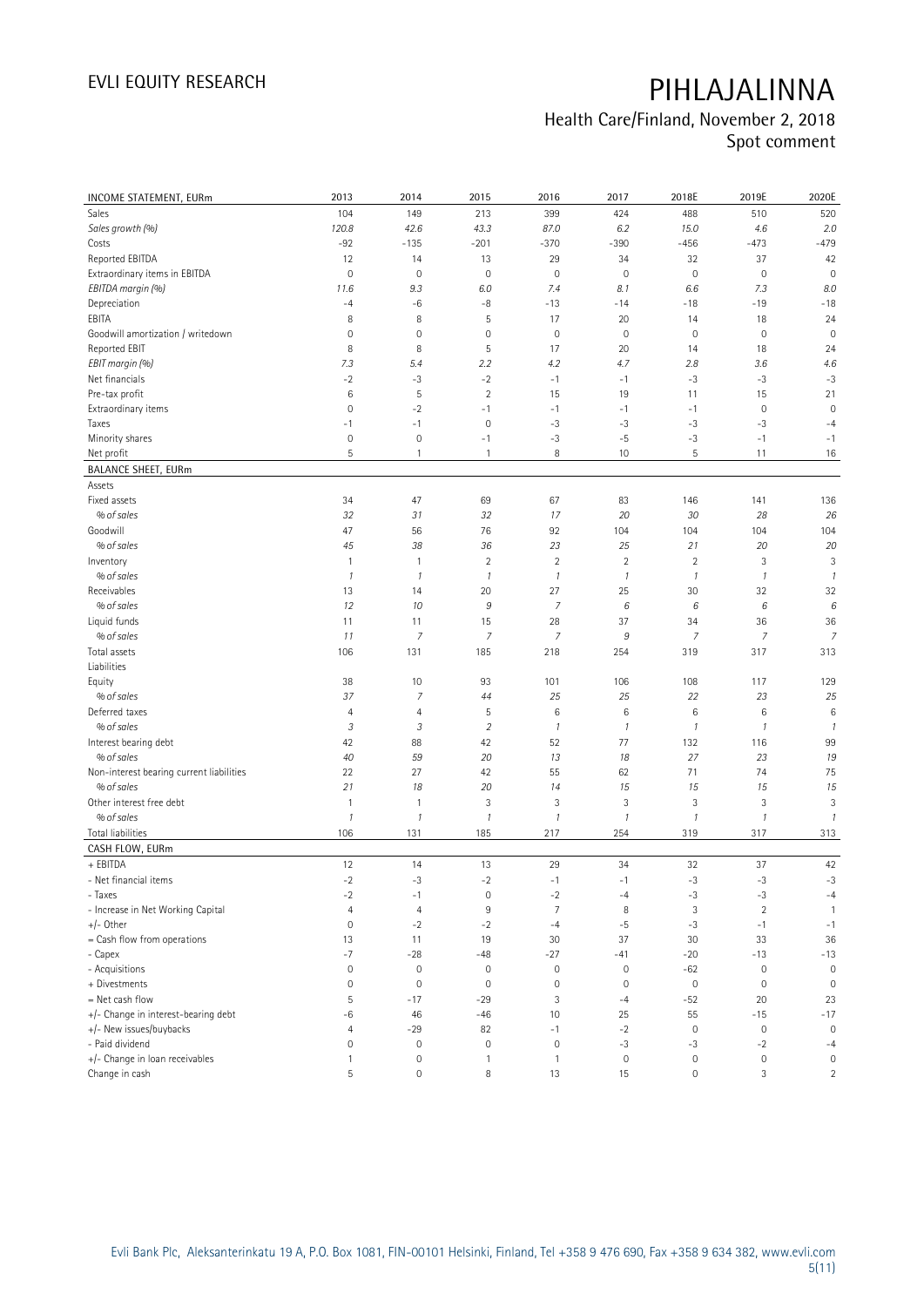| <b>KEY FIGURES</b>                      | 2014           | 2015           | 2016          | 2017          | 2018E       | 2019E       | 2020E       |
|-----------------------------------------|----------------|----------------|---------------|---------------|-------------|-------------|-------------|
| M-cap                                   | $\mathbf 0$    | 256            | 380           | 275           | 228         | 228         | 228         |
| Net debt                                | 77             | 27             | 25            | 40            | 97          | 81          | 63          |
| Enterprise value                        | 77             | 286            | 416           | 325           | 337         | 319         | 300         |
| Sales                                   | 149            | 213            | 399           | 424           | 488         | 510         | 520         |
| EBITDA                                  | 14             | 13             | 29            | 34            | 32          | 37          | 42          |
| EBIT                                    | 8              | 5              | 17            | 20            | 14          | 18          | 24          |
| Pre-tax                                 | 5              | $\overline{2}$ | 15            | 19            | 11          | 15          | 21          |
| Earnings                                | $\overline{4}$ | $\overline{2}$ | 10            | 11            | $\,6$       | 11          | 16          |
| Book value                              | 9              | 92             | 98            | 100           | 102         | 111         | 123         |
| Valuation multiples                     |                |                |               |               |             |             |             |
| EV/sales                                | 0.5            | 1.3            | 1.0           | 0.8           | 0.7         | 0.6         | 0.6         |
| EV/EBITDA                               | 5.6            | 22.5           | 14.2          | 9.5           | 10.5        | 8.6         | 7.2         |
| EV/EBITA                                | 9.6            | 60.8           | 25.1          | 16.2          | 24.8        | 17.2        | 12.6        |
| EV/EBIT                                 | 9.6            | 60.8           | 25.1          | 16.2          | 24.8        | 17.2        | 12.6        |
| EV/operating cash flow                  | 4.8            | 13.4           | 12.3          | 8.5           | 10.4        | 9.0         | 8.0         |
| EV/cash earnings                        | 7.7            | 28.6           | 15.8          | 11.2          | 12.5        | 10.2        | 8.6         |
| P/E                                     | 0.0            | 170.5          | 39.1          | 25.7          | 39.2        | 20.4        | 14.6        |
| P/E excl. goodwill                      | 0.0            | 170.5          | 39.1          | 25.7          | 39.2        | 20.4        | 14.6        |
| P/B                                     | 0.0            | 2.8            | 3.9           | 2.7           | 2.2         | 2.0         | 1.8         |
| P/sales                                 | 0.0            | 1.2            | 1.0           | 0.6           | 0.5         | 0.4         | 0.4         |
| P/CF                                    | 0.0            | 12.0           | 11.2          | 7.2           | 7.1         | 6.5         | 6.0         |
| Target EV/EBIT                          | 0.0            | 0.0            | $0.0\,$       | 0.0           | 27.5        | 19.3        | 14.3        |
| Target P/E                              | 0.0            | 0.0            | 0.0           | 0.0           | 46.7        | 24.3        | 17.3        |
| Target P/B                              | 0.0            | 0.0            | $0.0\,$       | 0.0           | 2.7         | 2.4         | 2.2         |
| Per share measures                      |                |                |               |               |             |             |             |
| Number of shares                        | 13,399         | 20,613         | 20,613        | 20,613        | 22,620      | 22,620      | 22,620      |
| Number of shares (diluted)              | 13,399         | 20,613         | 20,613        | 20,613        | 22,620      | 22,620      | 22,620      |
| EPS                                     | 0.26           | 0.07           | 0.47          | 0.52          | 0.26        | 0.49        | 0.69        |
| EPS excl. goodwill                      | 0.26           | 0.07           | 0.47          | 0.52          | 0.26        | 0.49        | 0.69        |
| Cash EPS                                | 0.75           | 0.49           | 1.28          | 1.40          | 1.19        | 1.38        | 1.54        |
| Operating cash flow per share           | 1.21           | 1.03           | 1.64          | 1.86          | 1.43        | 1.56        | 1.67        |
| Capital employed per share              | 6.52           | 5.68           | 5.95          | 6.91          | 8.94        | 8.60        | 8.35        |
| Book value per share                    | 0.70           | 4.47           | 4.74          | 4.87          | 4.52        | 4.93        | 5.46        |
| Book value excl. goodwill               | $-3.50$        | 0.78           | 0.26          | $-0.17$       | $-0.07$     | 0.33        | 0.86        |
| Dividend per share                      | 0.00           | 0.00           | 0.15          | 0.16          | 0.08        | 0.16        | 0.23        |
| Dividend payout ratio, %                | 0.0            | 0.0            | 31.9          | 30.8          | 33.0        | 33.0        | 33.0        |
| Dividend yield, %                       | 0.0            | 0.0            | 0.8           | 1.2           | 0.8         | 1.6         | 2.3         |
| <b>Efficiency measures</b>              |                |                |               |               |             |             |             |
| ROE                                     | 15.1           | 3.0            | 10.2          | 10.8          | 5.7         | 10.4        | 13.3        |
| <b>ROCE</b>                             | 9.0            | 4.0            | 11.7          | 12.2          | 6.5         | 7.9         | 10.3        |
| Financial ratios                        |                |                |               |               |             |             |             |
| Capex/sales, %                          | 18.9           | 22.3           | 6.8           | 9.7           | 16.7        | 2.5         | 2.5         |
| Capex/depreciation excl. goodwill,%     | 329.0          | 346.6          | 85.2          | 209.2         | 441.6       | 69.3        | 72.6        |
| Net debt/EBITDA, book-weighted          | 5.6            | 2.1            | 0.8           | 1.2           | 3.0         | 2.2         | 1.5         |
|                                         | 0.0            | 0.2            |               |               |             |             |             |
| Debt/equity, market-weighted            | 7.9            | 50.5           | 0.1<br>46.4   | 0.3<br>41.8   | 0.6<br>33.8 | 0.5<br>37.0 | 0.4<br>41.2 |
| Equity ratio, book-weighted             | 7.42           | 0.28           |               |               | 0.90        | 0.69        | 0.49        |
| Gearing<br>Number of employees, average | 1,619          | 2,503          | 0.24<br>3,526 | 0.37<br>3,879 | 3,879       | 3,879       | 3,879       |
|                                         | 91,970         |                |               | 109,307       | 125,754     | 131,544     |             |
| Sales per employee, EUR                 |                | 85,258         | 113,188       |               |             |             | 134,175     |
| EBIT per employee, EUR                  | 4,941          | 1,878          | 4,708         | 5,182         | 3,506       | 4,765       | 6,119       |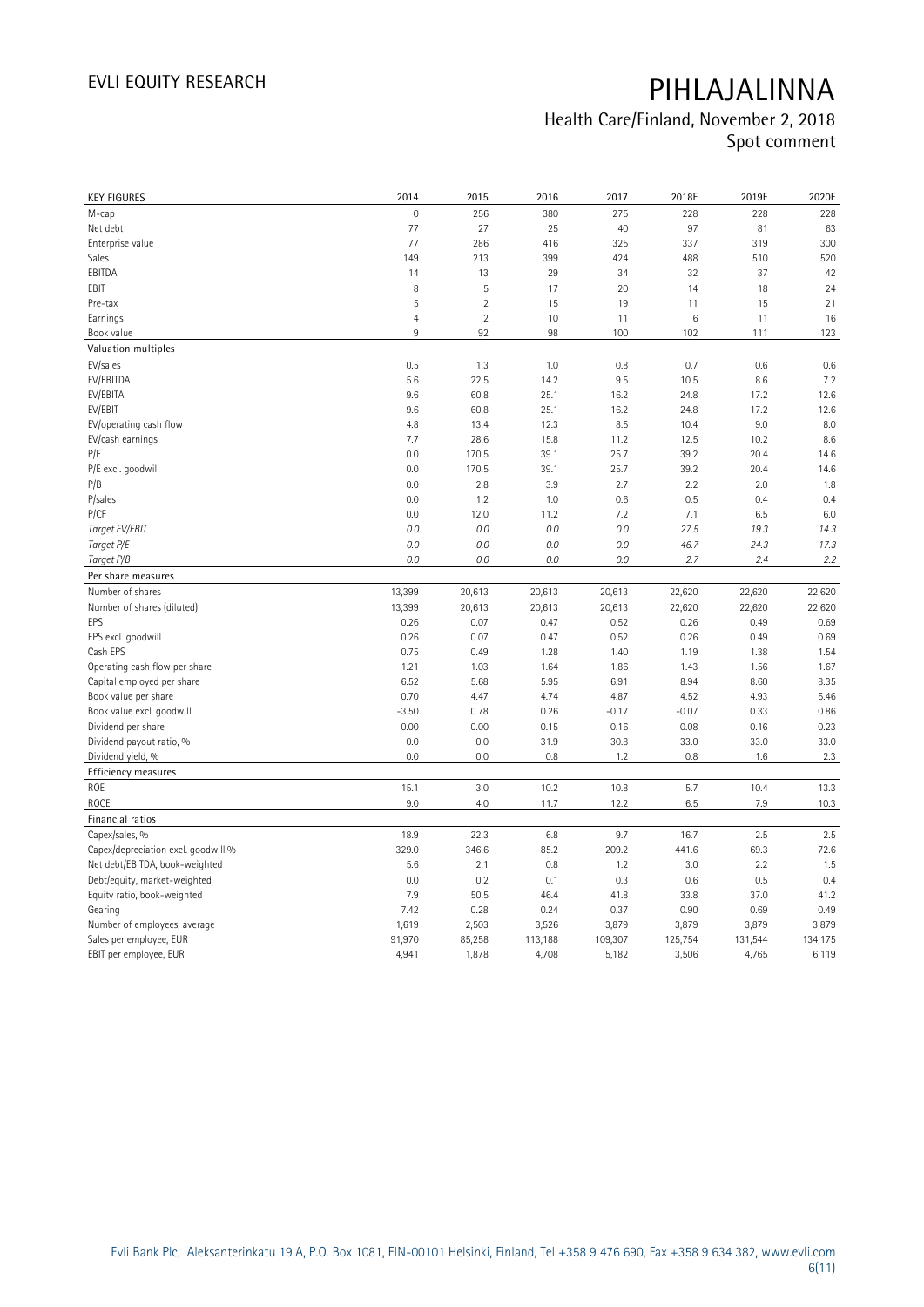**Health Care/Finland, November 2, 2018 Spot comment**

**COMPANY DESCRIPTION:** 

**INVESTMENT CASE:** 

| OWNERSHIP STRUCTURE                        | <b>SHARES</b> | <b>EURm</b> | 0/0     |
|--------------------------------------------|---------------|-------------|---------|
| Lähitapiola Keskinäinen Vakuutusyhtiö      | 3,481,641     | 35.095      | 15.4%   |
| Mww Yhtiö Oy                               | 2,309,010     | 23.275      | 10.2%   |
| Tapiola Keskinäinen Henkivakuutusyhtiö     | 1,892,203     | 19.073      | 8.4%    |
| Elo Pension Company                        | 1,267,161     | 12.773      | 5.6%    |
| Niemistö Leena Katriina                    | 703,475       | 7.091       | 3.1%    |
| Fondita Nordic Micro Cap                   | 605,000       | 6.098       | 2.7%    |
| Fennia Mutual Insurance Company            | 530,000       | 5.342       | 2.3%    |
| Ilmarinen Mutual Pension Insurance Company | 490,000       | 4.939       | 2.2%    |
| Nordea Pro Finland Fund                    | 473,418       | 4.772       | 2.1%    |
| Evli Finnish Small Cap Fund                | 390,531       | 3.937       | $1.7\%$ |
| Ten largest                                | 12,142,439    | 122.396     | 54%     |
| Residual                                   | 10,477,696    | 105.615     | 46%     |
| Total                                      | 22,620,135    | 228.011     | 100%    |

**EARNINGS CALENDAR**

**OTHER EVENTS**

**COMPANY MISCELLANEOUS** CEO: Joni Aaltonen Kehräsaari B, 33200 Tampere CFO: Ville Lehtonen Tel: IR: Siri Markula

 $\overline{\phantom{0}}$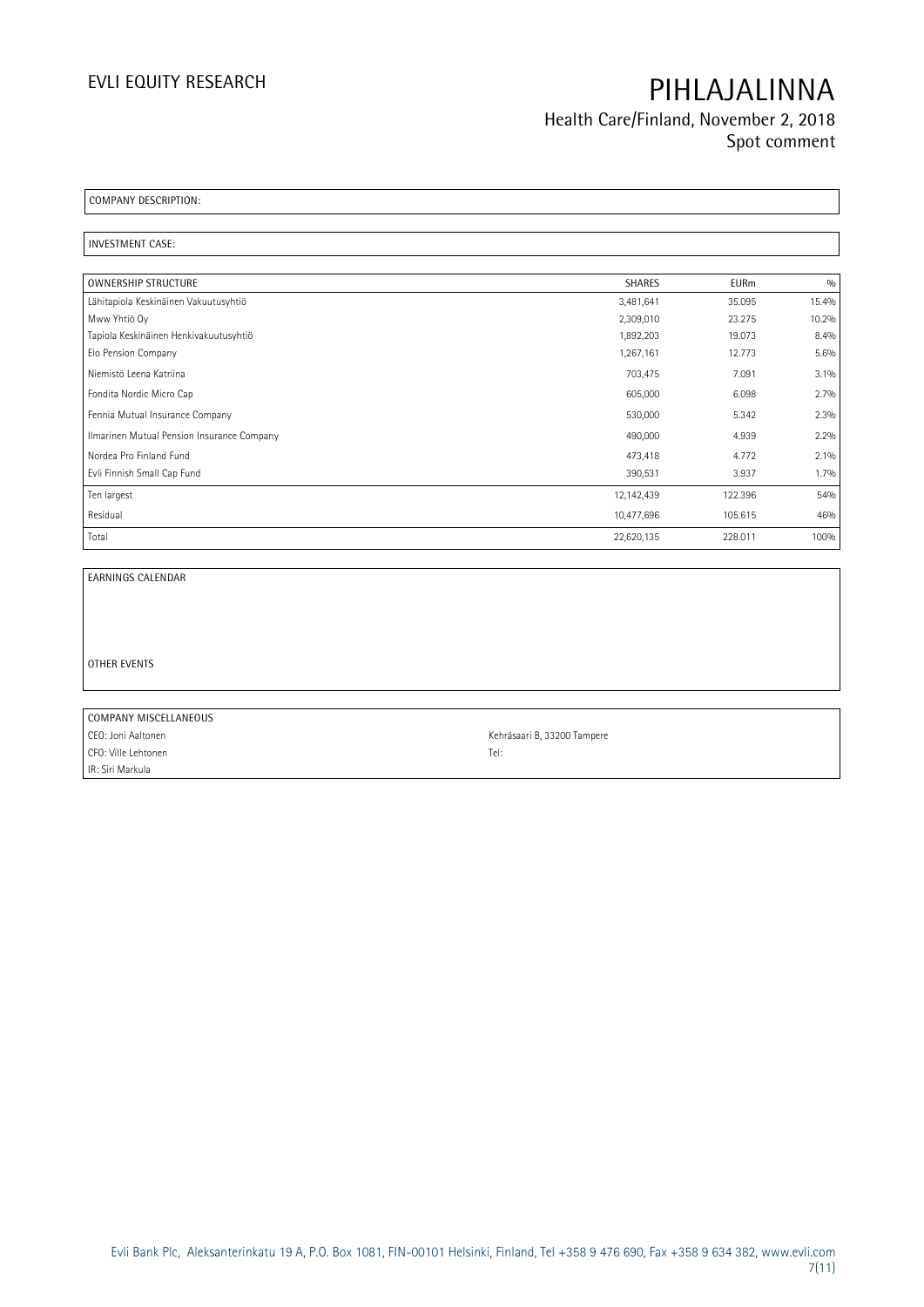## **Health Care/Finland, November 2, 2018 Spot comment**

### DEFINITIONS

| P/E<br>Price per share<br>Earnings per share                                                                                                                                               | EPS<br>Profit before extraordinary items and taxes<br>$-$ income taxes $+$ minority interest<br>Number of shares |
|--------------------------------------------------------------------------------------------------------------------------------------------------------------------------------------------|------------------------------------------------------------------------------------------------------------------|
| P/Sales<br>Market cap<br>Sales                                                                                                                                                             | <b>DPS</b><br>Dividend for the financial period per share                                                        |
| P/BV                                                                                                                                                                                       | <b>CEPS</b>                                                                                                      |
| Price per share                                                                                                                                                                            | Gross cash flow from operations                                                                                  |
| Shareholders' equity $+$ taxed provisions per share                                                                                                                                        | Number of shares                                                                                                 |
| P/CF                                                                                                                                                                                       | EV/Share                                                                                                         |
| Price per share                                                                                                                                                                            | Enterprise value                                                                                                 |
| Operating cash flow per share                                                                                                                                                              | Number of shares                                                                                                 |
| EV (Enterprise value)                                                                                                                                                                      | Sales/Share                                                                                                      |
| Market cap + net debt + minority interest at market value                                                                                                                                  | Sales                                                                                                            |
| - share of associated companies at market value                                                                                                                                            | Number of shares                                                                                                 |
| Net debt<br>Interest bearing debt - financial assets                                                                                                                                       | EBITDA/Share<br>Earnings before interest, tax, depreciation and amortisation<br>Number of shares                 |
| EV/Sales                                                                                                                                                                                   | EBIT/Share                                                                                                       |
| Enterprise value                                                                                                                                                                           | Operating profit                                                                                                 |
| <b>Sales</b>                                                                                                                                                                               | Number of shares                                                                                                 |
| EV/EBITDA                                                                                                                                                                                  | EAFI/Share                                                                                                       |
| Enterprise value                                                                                                                                                                           | Pretax profit                                                                                                    |
| Earnings before interest, tax, depreciation and amortisation                                                                                                                               | Number of shares                                                                                                 |
| EV/EBIT                                                                                                                                                                                    | Capital employed/Share                                                                                           |
| Enterprise value                                                                                                                                                                           | Total assets - non interest bearing debt                                                                         |
| Operating profit                                                                                                                                                                           | Number of shares                                                                                                 |
| Div yield, %<br>Dividend per share<br>Price per share                                                                                                                                      | Total assets<br>Balance sheet total                                                                              |
| Payout ratio, %                                                                                                                                                                            | Interest coverage (x)                                                                                            |
| Total dividends                                                                                                                                                                            | Operating profit                                                                                                 |
| Earnings before extraordinary items and taxes - income taxes + minority interest                                                                                                           | Financial items                                                                                                  |
| Net cash/Share                                                                                                                                                                             | Asset turnover (x)                                                                                               |
| Financial assets - interest bearing debt                                                                                                                                                   | Turnover                                                                                                         |
| Number of shares                                                                                                                                                                           | Balance sheet total (average)                                                                                    |
| ROA, %<br>Operating profit + financial income + extraordinary items<br>Balance sheet total - interest free short term debt<br>- long term advances received and accounts payable (average) | Debt/Equity, %<br>Interest bearing debt<br>Shareholders' equity $+$ minority interest $+$ taxed provisions       |
| ROCE, %                                                                                                                                                                                    | Equity ratio, %                                                                                                  |
| Profit before extraordinary items + interest expenses + other financial costs                                                                                                              | Shareholders' equity + minority interest + taxed provisions                                                      |
| Balance sheet total - non interest bearing debt (average)                                                                                                                                  | Total assets - interest free loans                                                                               |
| ROE, %<br>Profit before extraordinary items and taxes - income taxes<br>Shareholders' equity + minority interest + taxed provisions (average)                                              | CAGR, %<br>Cumulative annual growth rate = Average growth per year                                               |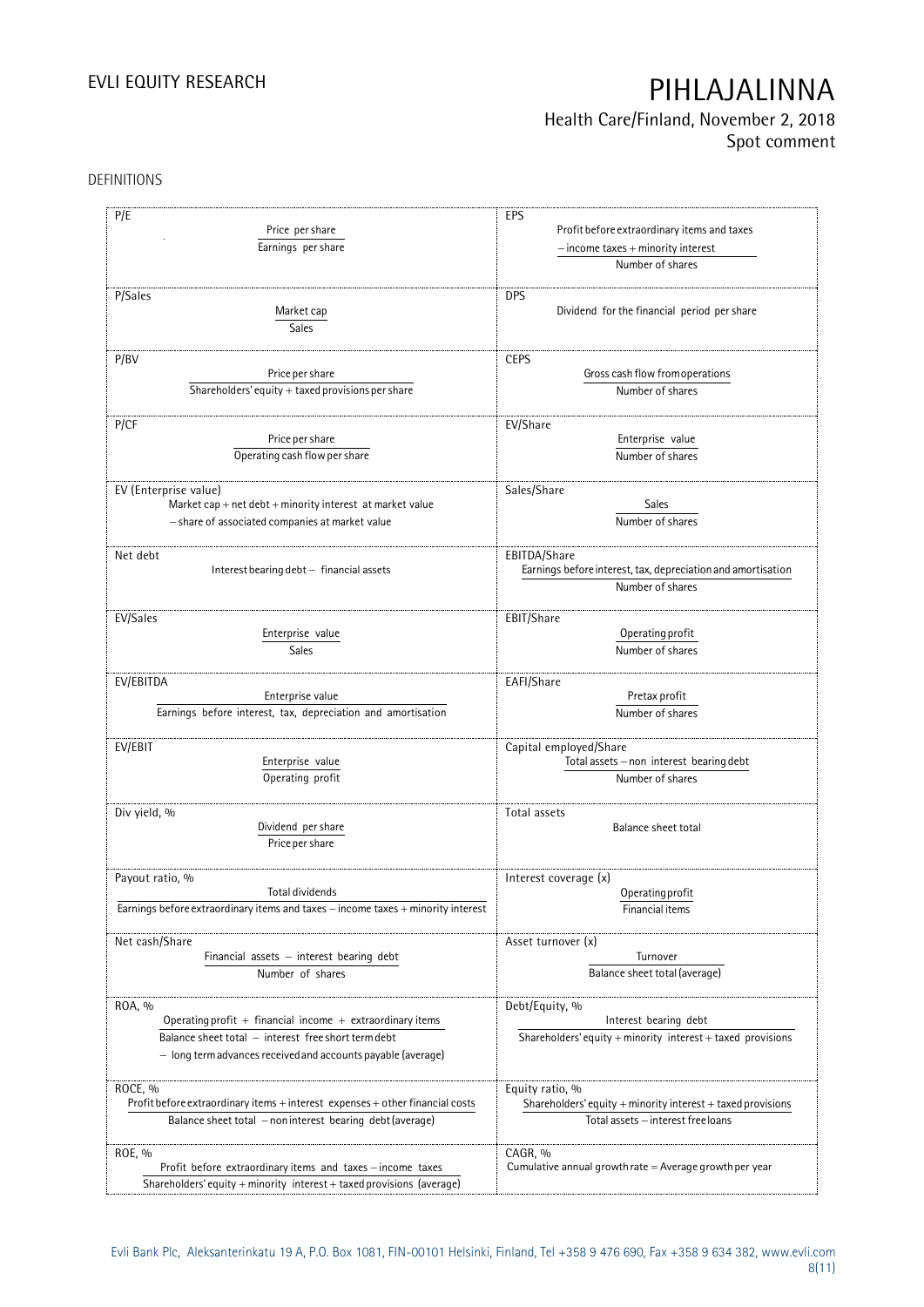### **Health Care/Finland, November 2, 2018 Spot comment**



#### Name(s) of the analyst(s): Häyhä

This research report has been prepared by Evli Research Partners Plc ("ERP" or "Evli Research"). ERP is a subsidiary of Evli Bank Plc. Production of the investment recommendation has been concluded on [2.11.2018, 8:00]. This report has been published on [2.11.2018, 8:25].

None of the analysts contributing to this report, persons under their guardianship or corporations under their control have a position in the shares of the company or related securities.

The date and time for any price of financial instruments mentioned in the recommendation refer to the previous trading day's closing price(s) unless otherwise stated in the report.

Each analyst responsible for the content of this report assures that the expressed views accurately reflect the personal views of each analyst on the covered companies and securities. Each analyst assures that (s)he has not been, nor are or will be, receiving direct or indirect compensation related to the specific recommendations or views contained in this report.

Companies in the Evli Group, affiliates or staff of companies in the Evli Group, may perform services for, solicit business from, hold long or short positions in, or otherwise be interested in the investments (including derivatives) of any company mentioned in the publication or report.

Neither ERP nor any company within the Evli Group have managed or co-managed a public offering of the company's securities during the last 12 months prior to, received compensation for investment banking services from the company during the last 12 months prior to the publication of the research report.

ERP may pursue an assignment from the issuer(s) of the financial instruments mentioned in the recommendation or this report. These assignments may have a limited economic or financial impact on ERP and/or Evli. Under such assignments ERP may perform services including, but not limited to, arranging investor meetings or –events, investor relations communication advisory and production of research material.

ERP has signed an agreement with the issuer of the financial instruments mentioned in the recommendation, which includes production of research reports. This assignment has a limited economic and financial impact on ERP and/or Evli. Under the assignment ERP performs services including, but not limited to, arranging investor meetings or –events, investor relations communication advisory and production of research material.

ERP or another company within the Evli Group does not have an agreement with the company to perform market making services.

For the prevention and avoidance of conflicts of interests with respect to this report, there is an information barrier (Chinese wall) between Investment Research and Corporate Finance units concerning unpublished investment banking services to the company. The remuneration of the analyst(s) is not tied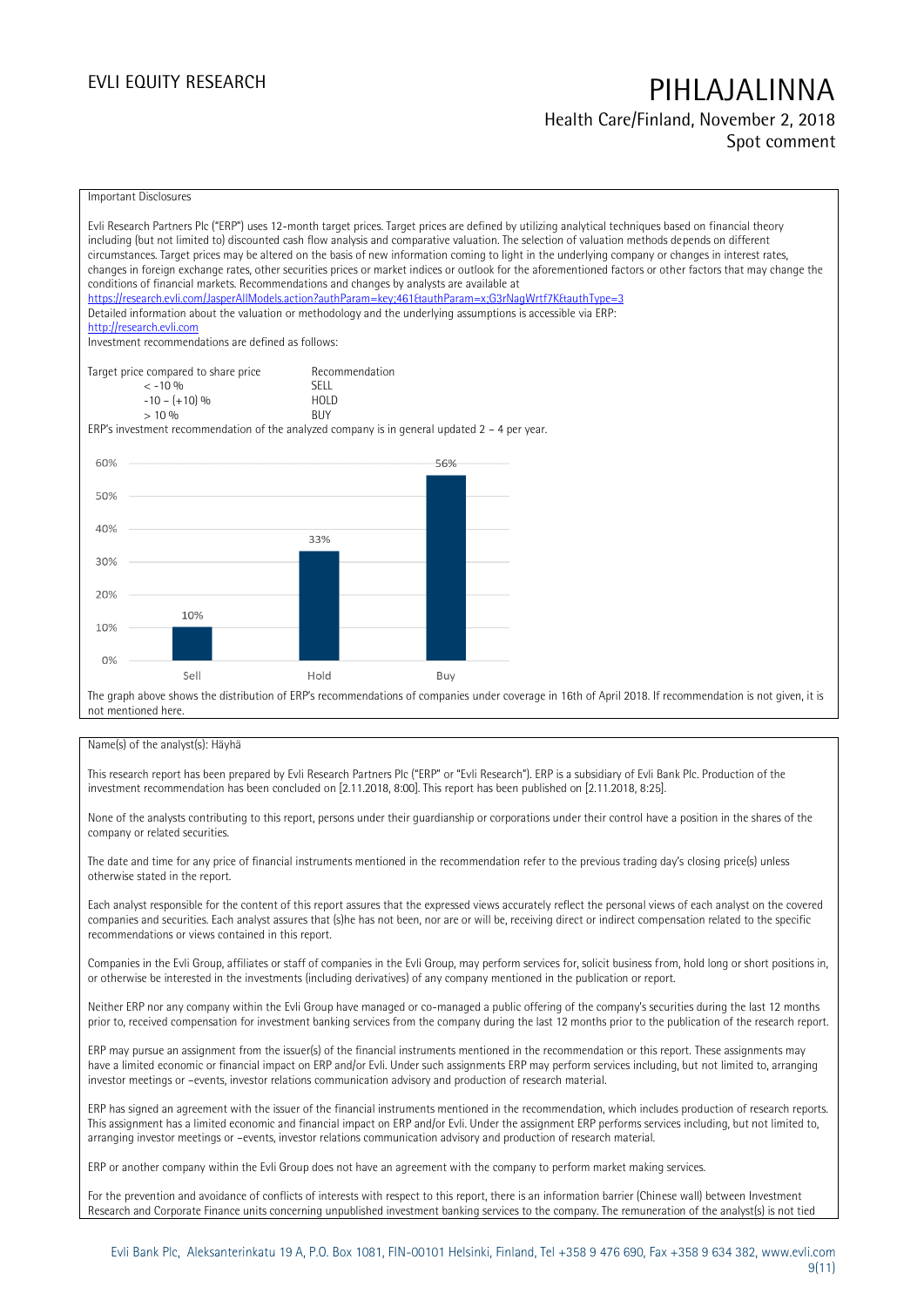### **Health Care/Finland, November 2, 2018 Spot comment**

directly or indirectly to investment banking transactions performed by Evli Bank Plc or any company within Evli Group.

This report has not been disclosed to the company prior to its dissemination.

This report is provided and intended for informational purposes only and may not be used or considered under any circumstances as an offer to sell or buy any securities or as advice to trade any securities.

This report is based on sources ERP considers to be correct and reliable. The sources include information providers Reuters and Bloomberg, stock-exchange releases from the companies and other company news, Statistics Finland and articles in newspapers and magazines. However, ERP does not guarantee the materialization, correctness, accuracy or completeness of the information, opinions, estimates or forecasts expressed or implied in the report. In addition, circumstantial changes may have an influence on opinions and estimates presented in this report. The opinions and estimates presented are valid at the moment of their publication and they can be changed without a separate announcement. Neither ERP nor any company within the Evli Group are responsible for amending, correcting or updating any information, opinions or estimates contained in this report. Neither ERP nor any company within the Evli Group will compensate any direct or consequential loss caused by or derived from the use of the information represented in this publication.

All information published in this report is for the original recipient's private and internal use only. ERP reserves all rights to the report. No part of this publication may be reproduced or transmitted in any form or by any means, electronic, mechanical, photocopying, recording or otherwise, or stored in any retrieval system of any nature, without the written permission of ERP.

This report or its copy may not be published or distributed in Australia, Canada, Hong Kong, Japan, New Zealand, Singapore or South Africa. The publication or distribution of this report in certain other jurisdictions may also be restricted by law. Persons into whose possession this report comes are required to inform themselves about and to observe any such restrictions.

Evli Bank Plc is not registered as a broker-dealer with the U. S. Securities and Exchange Commission ("SEC"), and it and its analysts are not subject to SEC rules on securities analysts' certification as to the currency of their views reflected in the research report. Evli Bank is not a member of the Financial Industry Regulatory Authority ("FINRA"). It and its securities analysts are not subject to FINRA's rules on Communications with the Public and Research Analysts and Research Reports and the attendant requirements for fairness, balance and disclosure of potential conflicts of interest. This research report is only being offered in U.S. by Auerbach Grayson & Company, LLC (Auerbach Grayson) to Major U.S. Institutional Investors and is not available to, and should not be used by, any U.S. person or entity that is not a Major U.S. Institutional Investor. Auerbach Grayson is a broker-dealer registered with the U.S. Securities and Exchange Commission and is a member of the FINRA. U.S. entities seeking more information about any of the issuers or securities discussed in this report should contact Auerbach Grayson. The securities of non-U.S. issuers may not be registered with or subject to SEC reporting and other requirements.

ERP is not a supervised entity but its parent company Evli Bank Plc is supervised by the Finnish Financial Supervision Authority.